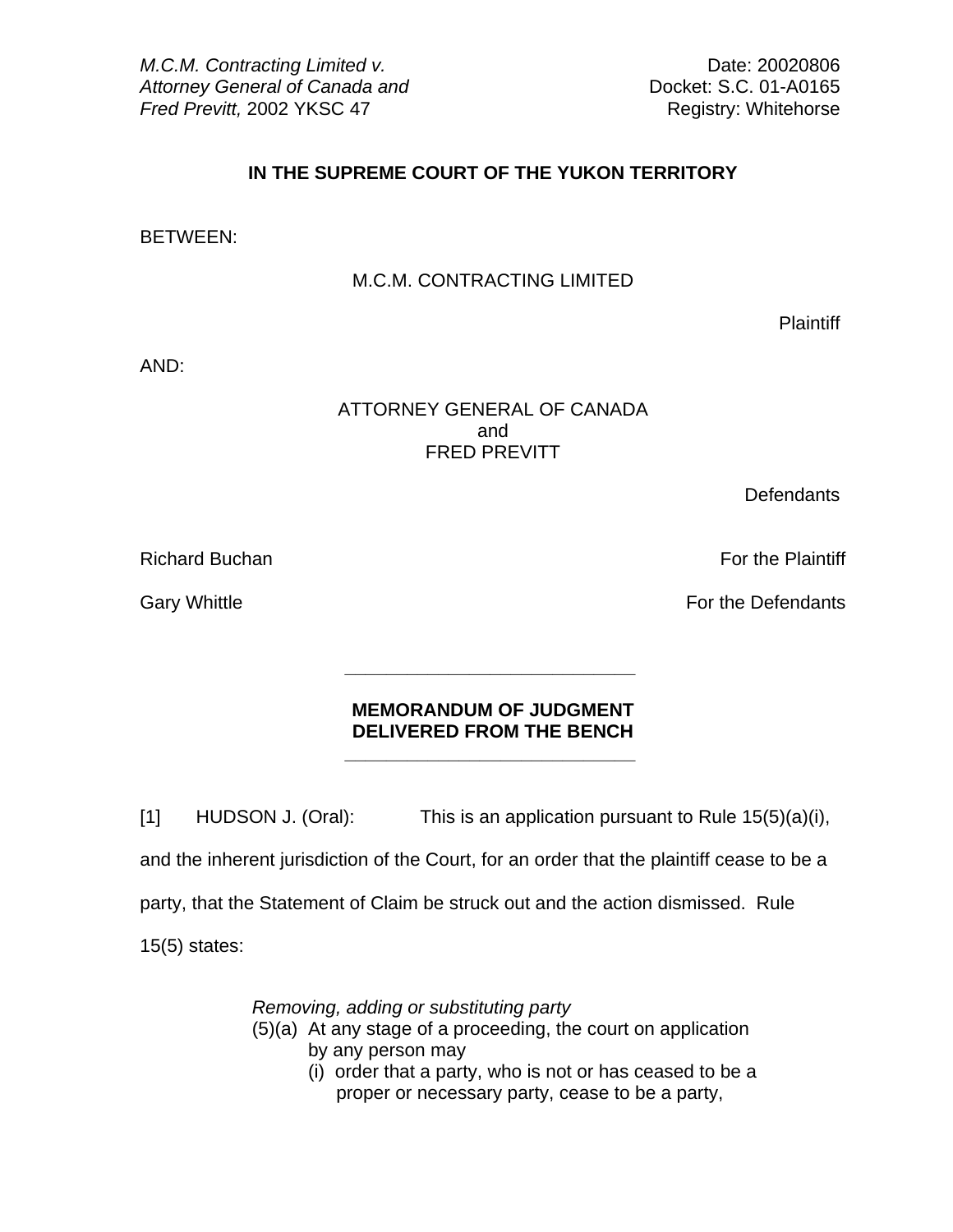[2] Mr. Buchan appears to argue for an adjournment of this application and states that he has no instruction relative to the application itself. I have heard the application for an adjournment and the response thereto, and I have also heard the main motion. I now come to give my decision on both the application to adjourn and the motion.

[3] The matter first came before the court on July 23, that is to say this particular application, and on the plaintiff's application or request, the matter was adjourned to this day. On the case being called, the plaintiff here today seeks a further adjournment. The facts are, that adjournment is a ten-week adjournment, out of necessity, because that is the estimated time to achieve the restoration of the company to the register, as will be seen as I dictate the facts.

[4] The facts are that the plaintiff corporation was incorporated in British Columbia in 1997 and registered in Yukon in 1999. Now, I stand to be corrected on these dates; I think I am correct, but I was in a bit of a rush. On the third day of November 2000, the company was dissolved for failure to file annual reports for two years, pursuant to the British Columbia *Company Act,* R.S.B.C. 1996, c.62. The Writ and Statement of Claim herein were filed on November 18, 2001, more than a year after the dissolution. Defence's appearances were filed, statements of defence have been filed and to this day, the dissolution of the plaintiff corporation continues.

[5] Dealing with the application to adjourn, the purpose of the application is to allow the plaintiff and its officers to successfully apply to restore the plaintiff to the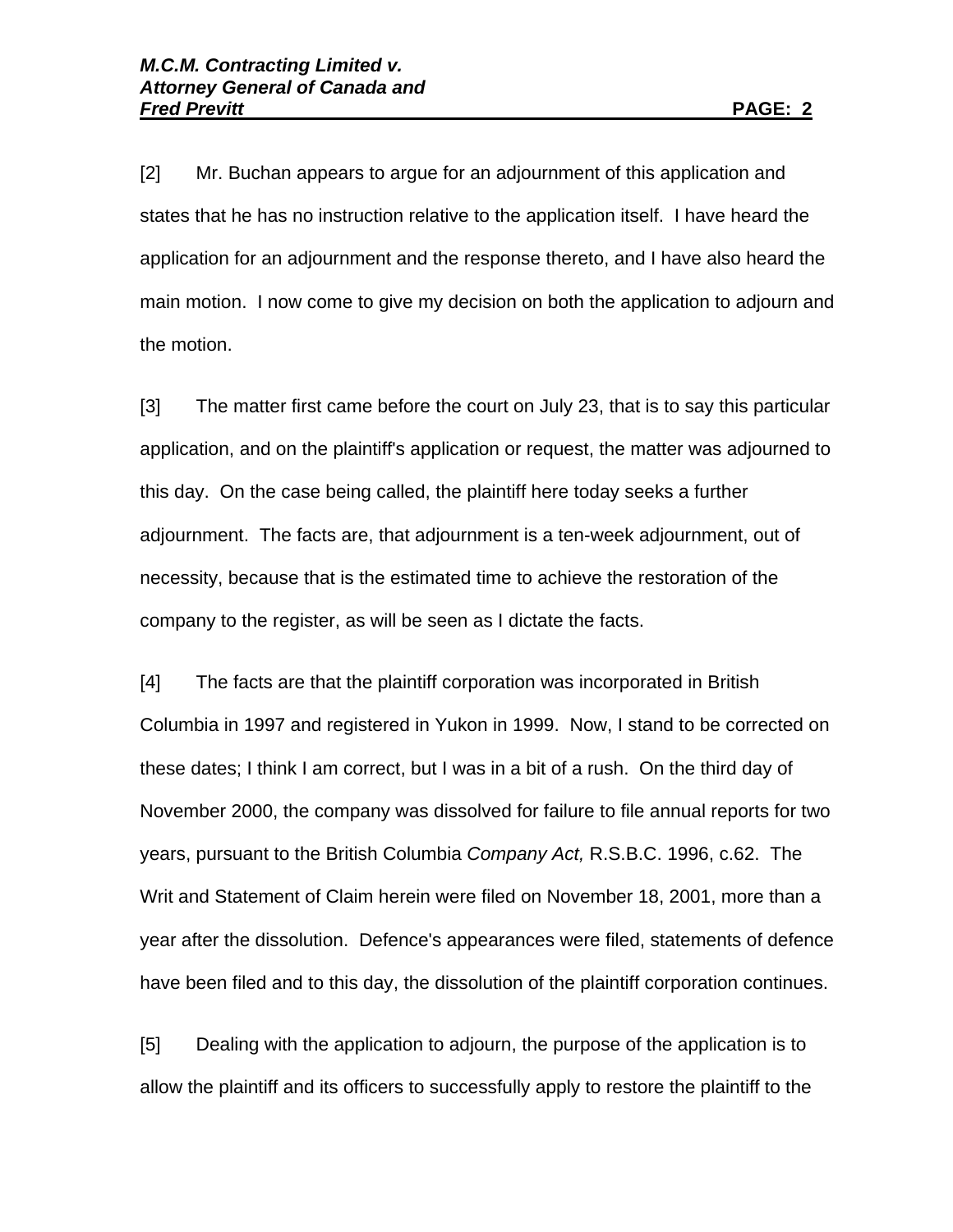register under the B.C. *Company Act*. There are other purposes, such as acquiring

new counsel, gaining information by way of disclosure from the defendants and

generally, allowing new counsel to come up to speed.

[6] Plaintiff argues that the dissolution is an irregularity, a technical matter, which

should not stand in the way of the continuation of the action. Counsel cites Rule 2(1)

and also Rule 1(5). Rule 2(1) states:

 *Non-compliance with rules* 2(1) Unless the court otherwise orders, a failure to comply with these rules shall be treated as an irregularity and does not nullify a proceeding, a step taken or any document or order made in the proceeding.

Rule 1(5) says:

 *Objects of rules* (5) The object of these rules is to secure the just, speedy and inexpensive determination of every proceeding on its merits.

[7] It is argued that since the limitation period relating to the cause of action described in the Writ of Summons and Statement of Claim has not passed, that there is no prejudice and except for the time delay, the adjournment of ten weeks, that is preferable to requiring that the plaintiff start over again after being restored. I am not sure that that preference exists.

[8] The plaintiff's submissions are to the effect that justice and the balance of convenience favour the granting of an adjournment and that there is nothing that,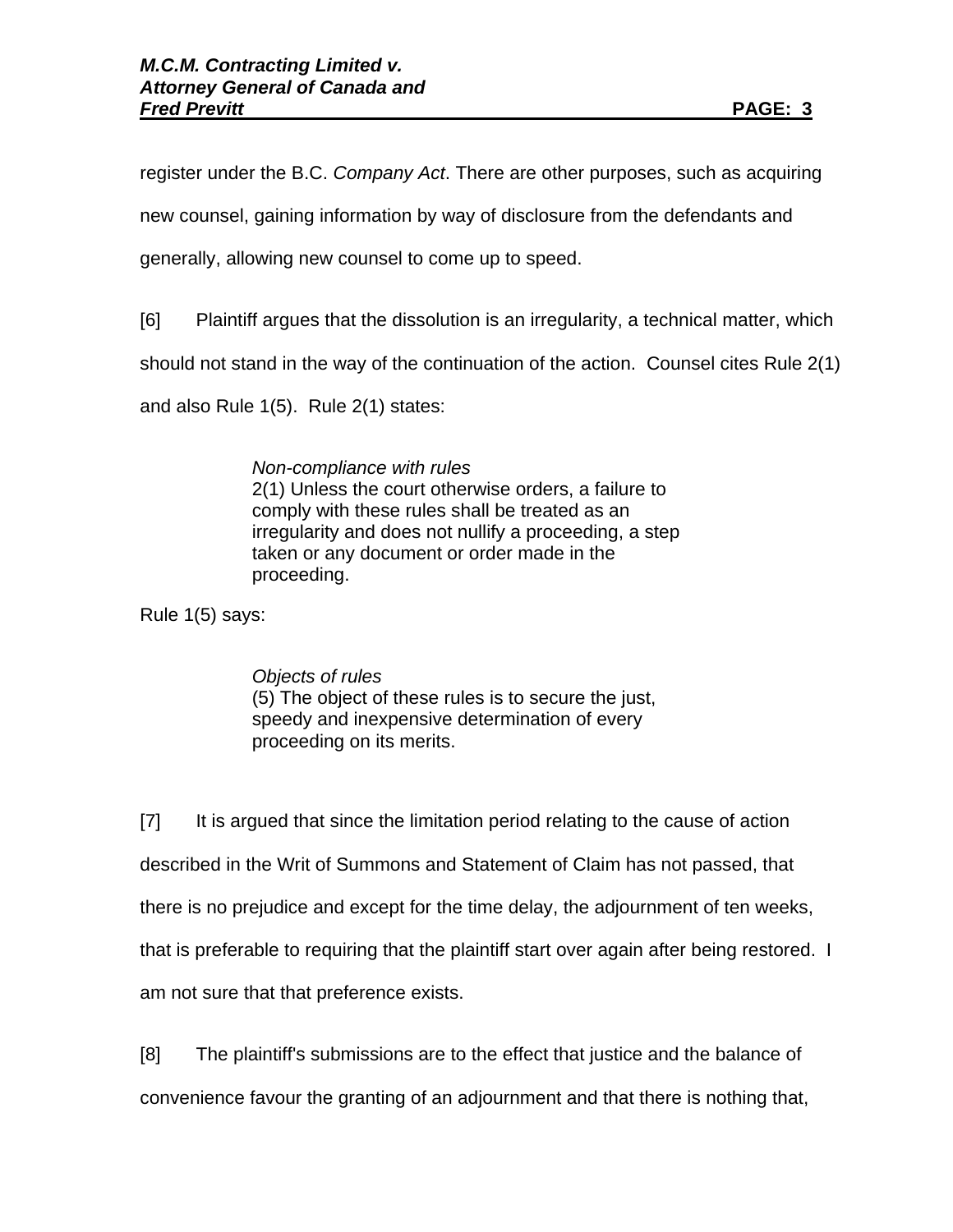(taking into account the circumstances that no limitation period has passed) that the circumstances do not earn a dismissal of the application to adjourn.

[9] The defendant applicant argues that the defendant has a strong case to argue, that the proceedings are a nullity, and points out that the dissolution must have come to the attention of the corporate plaintiff shortly after it occurred in 2000. Also, that the defendant counsel made opposing counsel, and through them the plaintiff, aware on approximately July 19th, 2002 that the claim of nullity would be made on July 23rd. On that date, a 14-day adjournment was granted, but nothing was done to attempt to, or to commence to restore the company until July 30, if then. I say if then because the asserted application bears no court stamps and the affidavit in support is dated after the date of the application, a circumstance which may be explainable but, under the circumstances, indicates a lack of attention to the importance of what they were about.

[10] The delay by the plaintiff, in my view, mitigates against the granting of an adjournment. The plaintiff became aware in May of this year that its counsel was applying to withdraw, but it is only on August 2nd that a Notice of Intention to Act in Person was filed. This inaction is the cause of further delay, indicating that the plaintiff is not diligent and has not been diligent in pressing this proceeding ahead or forward. But the position which is asserted, that the proceedings are a nullity, and the apparent strength of that position, to my mind, standing alone, justifies that the adjournment application be denied.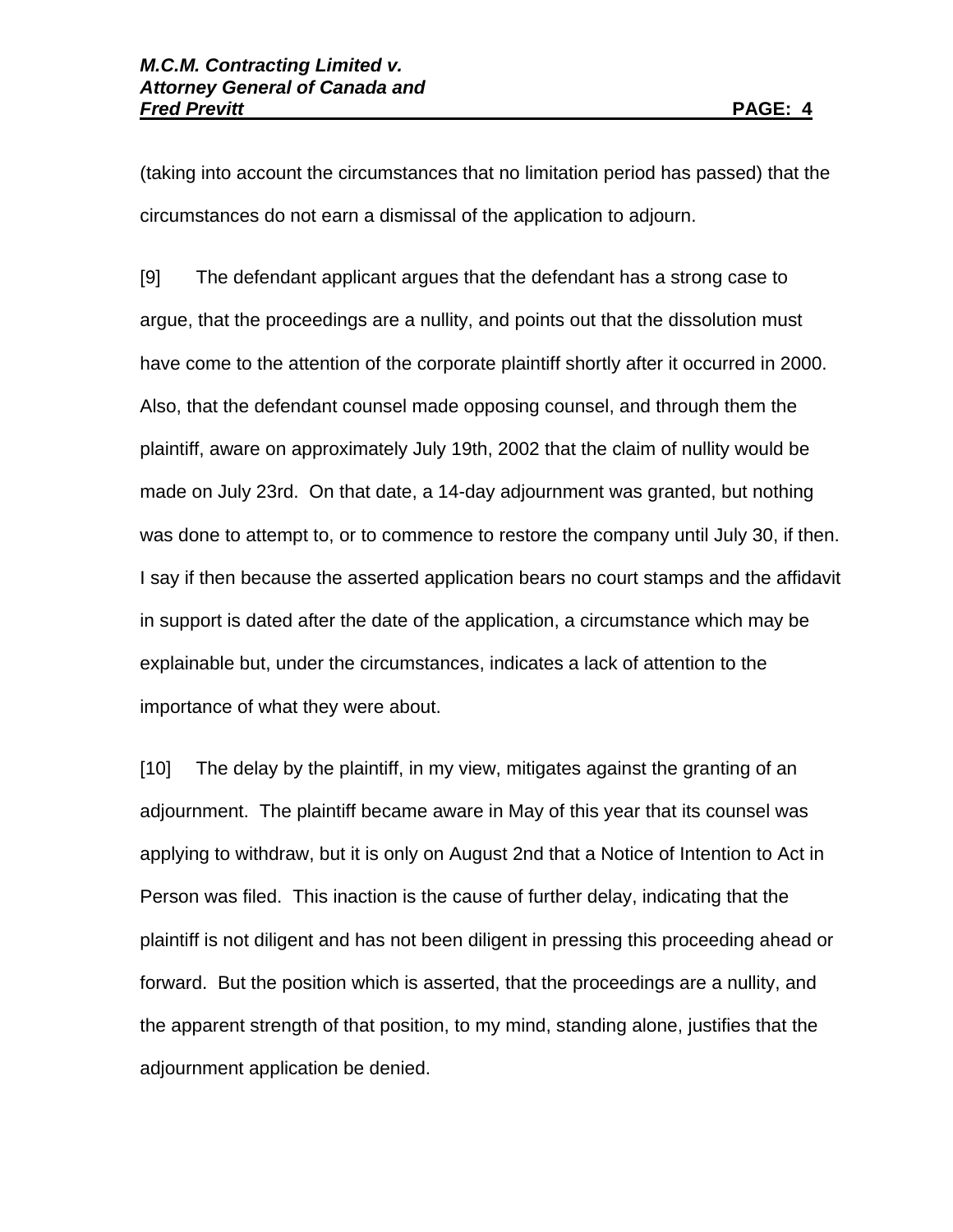[11] Both counsel cite the case of *Brightman Capital Ventures Inc. v. J.P. Haynes & Associates Inc.,* 2001 CarswellOnt 365**.** This is a case of close similarity on its facts to the case at bar. An action was brought by a dissolved company. The Master indicated that he found the action to be a nullity, but the matter was adjourned for other reasons and on the return, the company had been restored. The Master nonetheless dismissed the action as a nullity. On appeal to the Superior Court of Justice, the order was reversed and the action continued, on the basis that it was significant and over-rode all, that the corporation had been restored before the Master actually made his judgment. Two very terse quotes were made by Justice Southey of the Superior Court of Justice. At paragraph 6:

> It is common ground that an action commenced on behalf of a corporation that has been dissolved is a nullity, unless the corporation has been revived before the action was commenced.

And later, at paragraph 14:

If the Master had decided on August 31, 1999, that the action was a nullity, because the plaintiff was not in existence, his decision to dismiss the action would be unassailable.

[12] In that case, of course, he did not make the decision until after an adjournment, during which time the corporation was restored. That is not the case here.

[13] The plaintiff argues that this case supports his position that it is proper that

there be an adjournment to facilitate the regularization of the plaintiff's legal status.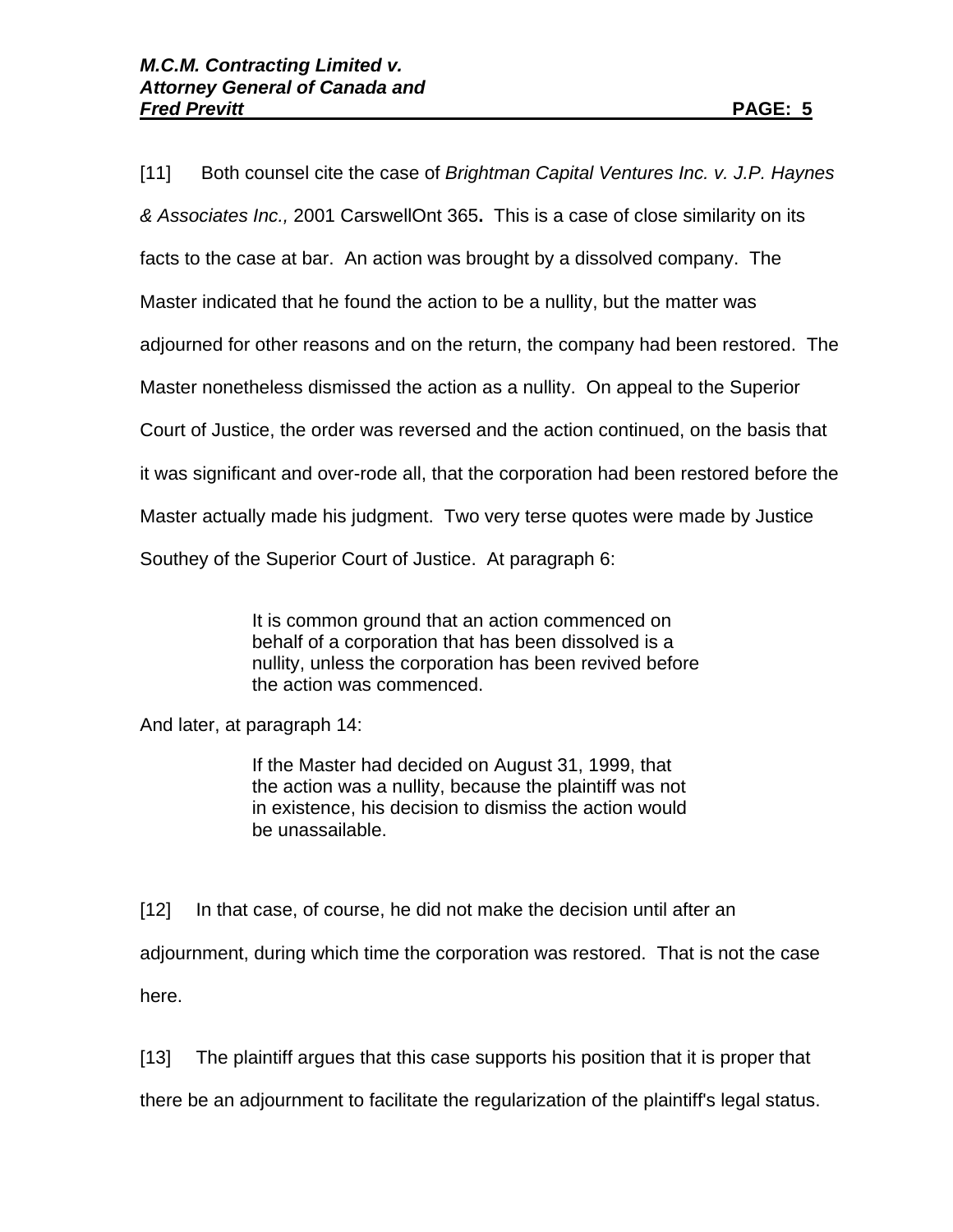[14] The defendant argues that the case shows the strength of his position that his motion seeking a declaration of nullity, in essence, has strength and for that and other reasons, the adjournment should be refused.

[15] I find myself in agreement with defence counsel on that point as the application to adjourn is not supported on the facts, and my exercise of discretion must properly follow to decline the adjournment. The application to adjourn is refused.

[16] On the motion itself, counsel for the plaintiff not being involved, (it being unopposed) I am satisfied that the relief sought should be granted. The words of the judge in the *Brightman, supra,* case strongly support this conclusion. It is a trial court decision, but I find it persuasive.

[17] The case of *Coldwell v. Forster* (1978), 91 D.L.R. (3d) 217 (B.C.S.C.) (QL) is of interest. There the plaintiff public trustee had not perfected its appointment. In the result, the Court allowed the matter to proceed as the matter was an irregularity, the Court said. However, in giving judgment, Mr. Justice Andrews outlined the law as he saw it. This is in the Supreme Court of British Columbia. He said at page 221:

> The writ in the case at bar correctly named the parties and the cause of action, and was filed in good time. However, it incorrectly named the Public Trustee as guardian *ad litem* before the Public Trustee had had himself so appointed, and thus he lacked the proper capacity to issue the writ. The distinction between an error which results in nullifying a writ and one which is merely a curable irregularity, is a fine one to make. The distinction has been defined by Williston and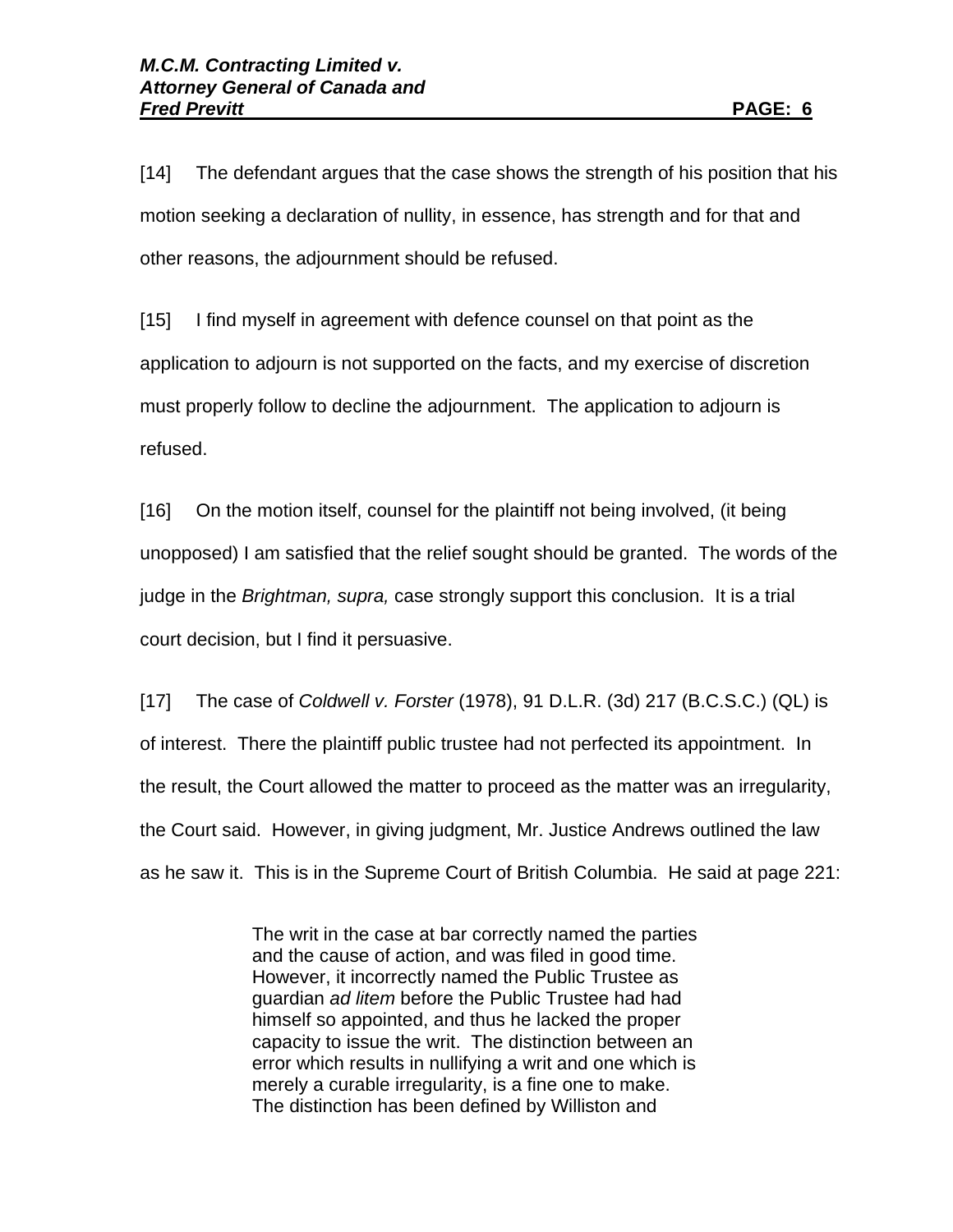Rolls in *The Law of Civil Procedure*, vol. 1, (1970)**,** p. 497, by stating that**:** 

 There are fundamental differences between a proceeding which is irregular and a proceeding which is a nullity. An irregularity is an error in the manner of taking a proceeding prescribed by the rules, or is a proceeding not in strict accordance with the prescribed form; a nullity is a proceeding which is altogether unwarranted and different from that which ought to have been taken, and affects a matter of substance.

[18] In the case of *Skrastins v. Kelowna (City)*, [1992] B.C.J. No. 525 (S.C.) (QL),

the plaintiff's counsel had added some parties and discontinued against others, all

others. The adding of parties was done without the support of a court order. This is

not authorized by the Rules, which do provide for the adding of parties, pursuant to a

court order. The plaintiff, having discontinued against all the other defendants, in the

result there was no defendant left, if the added parties were not lawfully added. The

issue there was whether further proceedings were therefore a nullity, there being no

defendants, on the interpretation given by the defendants.

[19] Quoting the judgment of Madam Justice Boyd:

I accept the defendants' submission that in the circumstances at hand, it is impossible to treat this nullity as an irregularity which may be cured.

An almost identical situation was considered by the Alberta Supreme Court in *Minneapolis Threshing Machine Company v. Clessen and Clessen* (1950), 2 W.W.R. 574*.* There the plaintiff had issued a statement of claim naming Len Clessen and Willard Clessen as defendants. Purporting to act pursuant to the Alberta Amendment Rule, the plaintiff amended the statement of claim by striking out the name of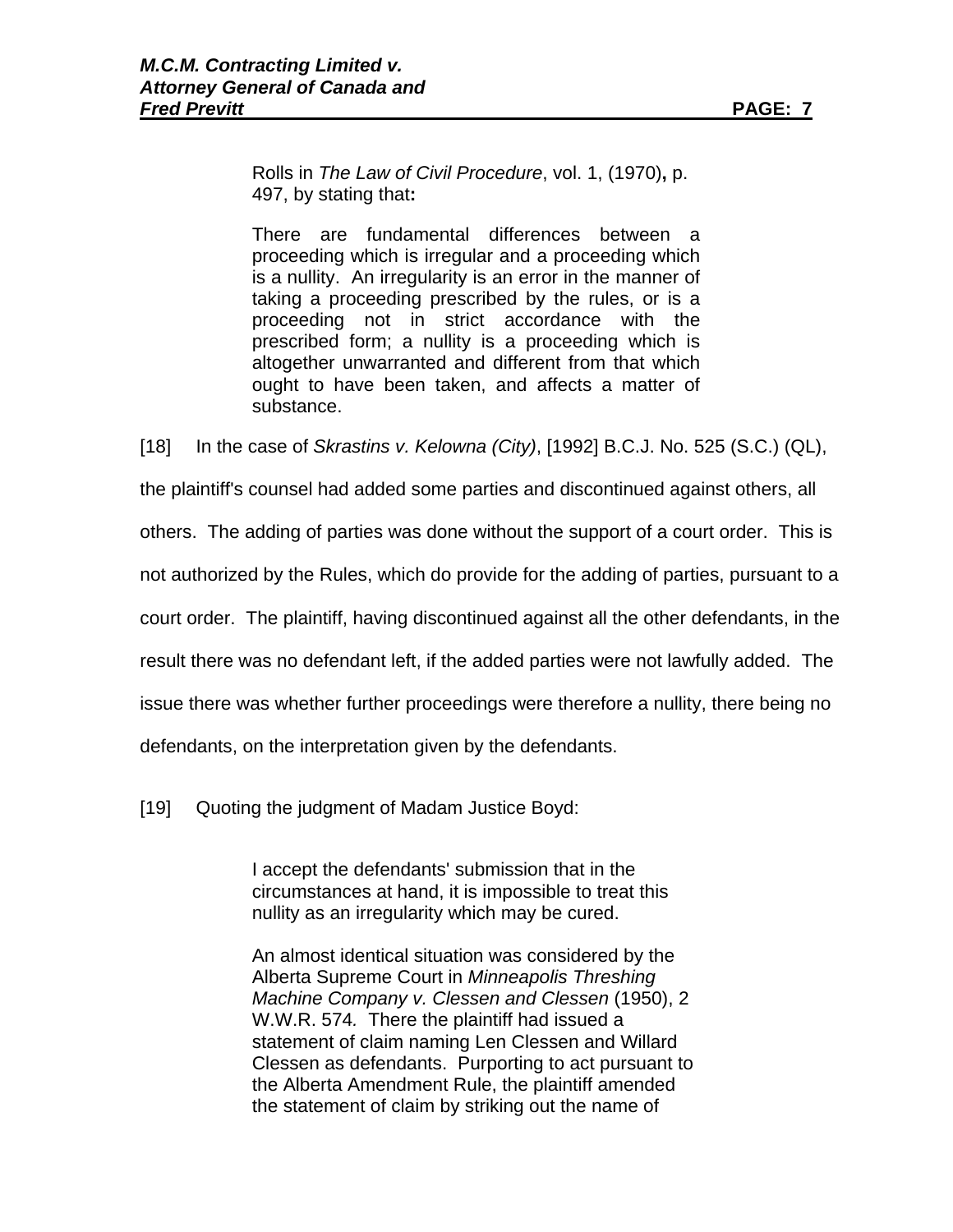Willard Clessen and substituting that of George Clessen and making various changes to the body of the statement of claim. The Alberta Rules, like the B.C. Rules of Court, required an order to add parties. No order had ever been obtained. At p. 576, the Court Stated:

> I have been referred to no Alberta cases but the practice in this province, so far as I am aware, has been to require an order to amend by changing or adding parties. An amendment of this nature is not an irregularity which can be cured but a nullity. For the difference between an irregularity and a nullity see *Hoffen v. Crerar* (1899), 18 P.R. 473, at 479. A nullity cannot be waived by lapse of time, delay or acquiescence: *Appleby v. Turner* (1900), 19 P.R. 145, at foot of p. 148.

Nor can it be cured under a rule such as similar to Rule 15(5)(1)(a).

[20] Going on, the learned trial judge, dealing with the rules we have, states:

I find that Rule 2(1) has no application in this case since the purported addition of these parties amounts to a nullity and not to a mere irregularity.

In *MacFoy v. United Africa Co. Ltd*. [1961] 3 All E.R. 1169 (P.C.), Lord Denning considered the application of the English "Non Compliance" Rule (Ord. 70, rr.1-4):

> This rule would appear at first sight to give the court a complete discretion in the matter. But it has been held that it only applies to proceedings which are voidable, not to proceedings which are a nullity: for those are automatically void and a person affected by them can apply to have them set aside *ex debito justitiae* in the inherent jurisdiction of the court without going under the rule; see *Anlaby*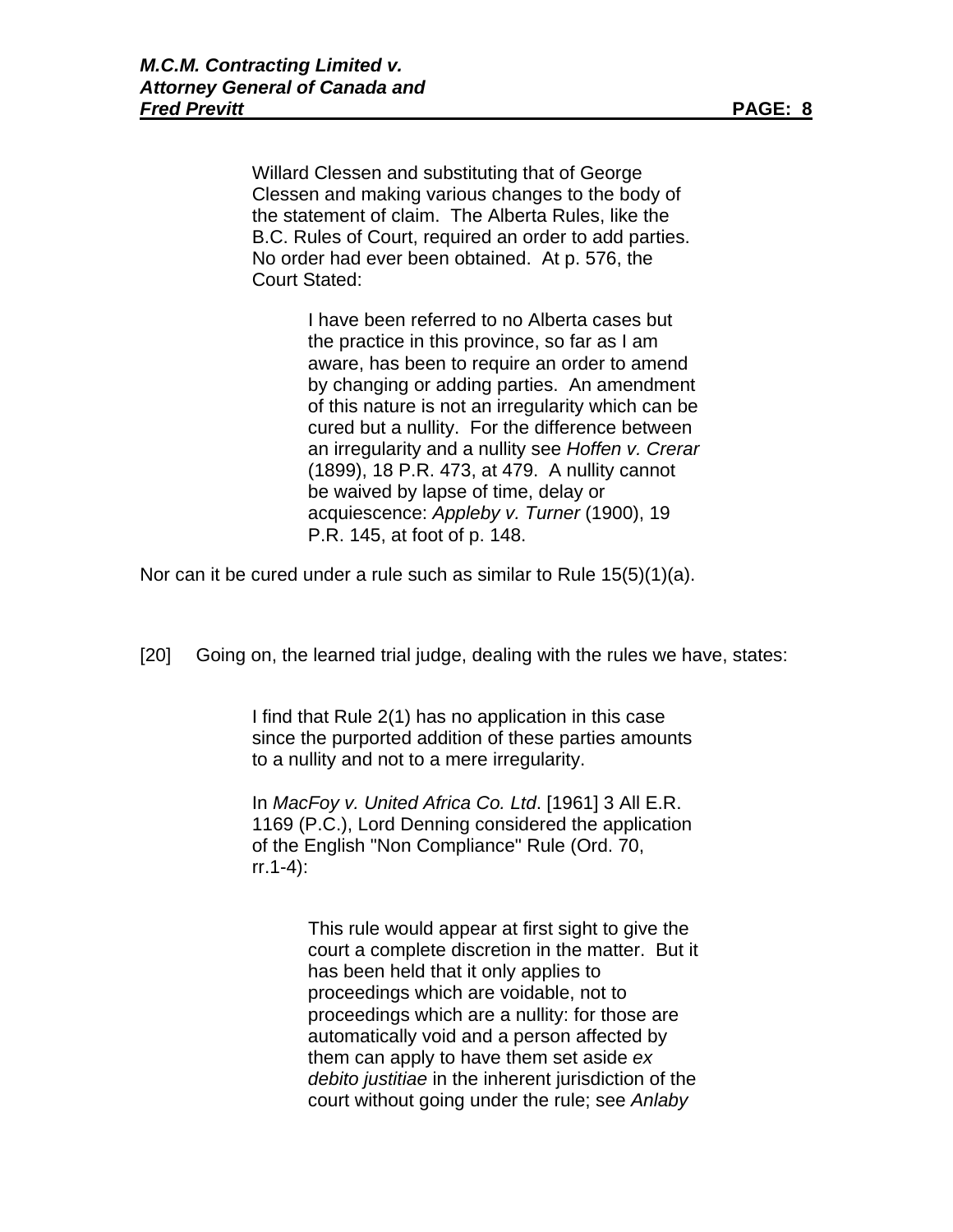*v. Praetorius* (1888), 20 Q.B.D. 764 and *Craig v. Kanssen* [1943] 1 All E.R. 108; [1943] K.B. 256.

The defendant here sought to say therefore that the delivery of the statement of claim in the long vacation was a nullity and not a mere irregularity. This is the same as saying that is was void and not merely voidable. The distinction between the two has been repeatedly drawn. If an act is void, then it is in law a nullity. It is not only bad, but incurably bad. There is not need for an order of the court to set it aside. It is automatically null and void without more ado, though it is sometimes convenient to have the court declare it to be so. And every proceeding which is founded on it is also bad and incurably bad. You cannot put something on nothing and expect it to stay there. It will collapse.

Further, the learned trial judge in this *Kelowna* case stated:

Accordingly, I declare that the Writ of Summons filed February 8, 1989, whereby Suzuki, Ashimori and Davis were added as parties, be declared a nullity and be set aside so far as those parties are concerned. I further declare that all proceedings subsequent to the February 8, 1989 addition of Suzuki, Ashimori and Davis, so far as they relate to those parties, also be declared a nullity and set aside. The defendants' application is allowed...

[21] When one connects this case with the law cited in the *Coldwell* case and the

*Brightman* case referred to on the adjournment application, it becomes clear, I

believe, that the Writ and Statement of Claim here are a nullity. It is my finding that

s. 228 of the Yukon *Act* and s. 296 of the B.C. *Act* do not provide relief to this

position. I have also referred, and been referred, to the case of *Tejani v. Institute of*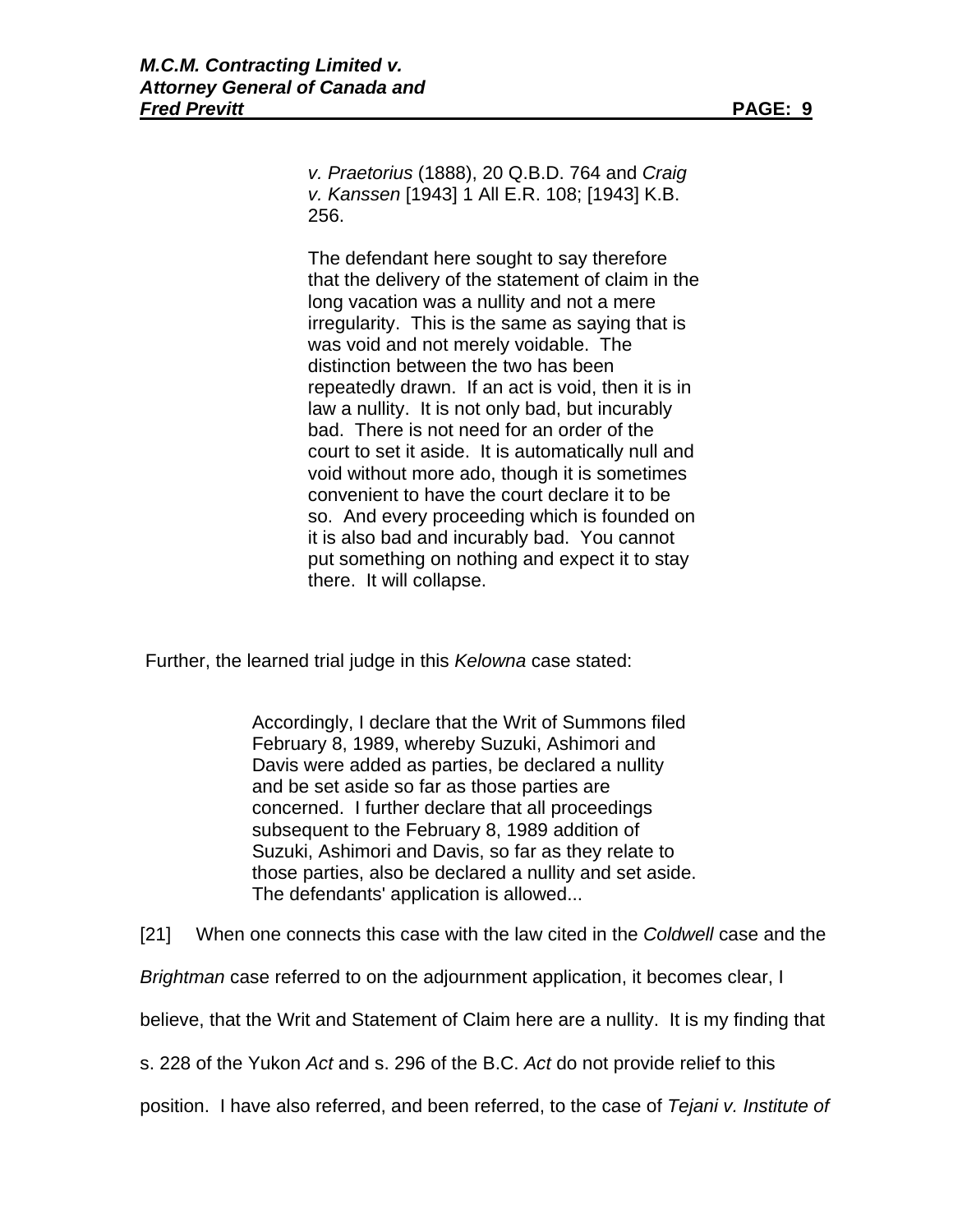*Chartered Accountants (British Columbia)* 2000 CarswellBC 368, which I find to be persuasive.

[22] Also I have been referred to the case of *Alberta Wilderness Assn. v. Canada (Minister of Fisheries & Oceans)* 1998 CarswellNat 748, and I find it supports the position of the plaintiffs here, it being a judgment of the Federal Court of Canada trial division.

[23] In all circumstances, the relief sought by the defendants is granted. The Writ and Statement of Claim are struck. The action is dismissed.

[24] With respect to costs, the issue of costs is reserved. I reserve to the defendants the right to argue costs within 14 days notice to anybody concerned, that they are claiming costs.

[25] MR. WHITTLE: My Lord, in your reasons that you stated that the case of *Wilderness* supported the plaintiff's position?

[26] THE COURT: I'm sorry, defendants.

[27] MR. WHITTLE: Thank you, My Lord.

[28] THE COURT: Thank you.

[29] MR. WHITTLE: My Lord, as there is no party now, could Your Lordship direct that the order be prepared by counsel for the defendants and that it need not be signed by any other party? There is no other person to sign it.